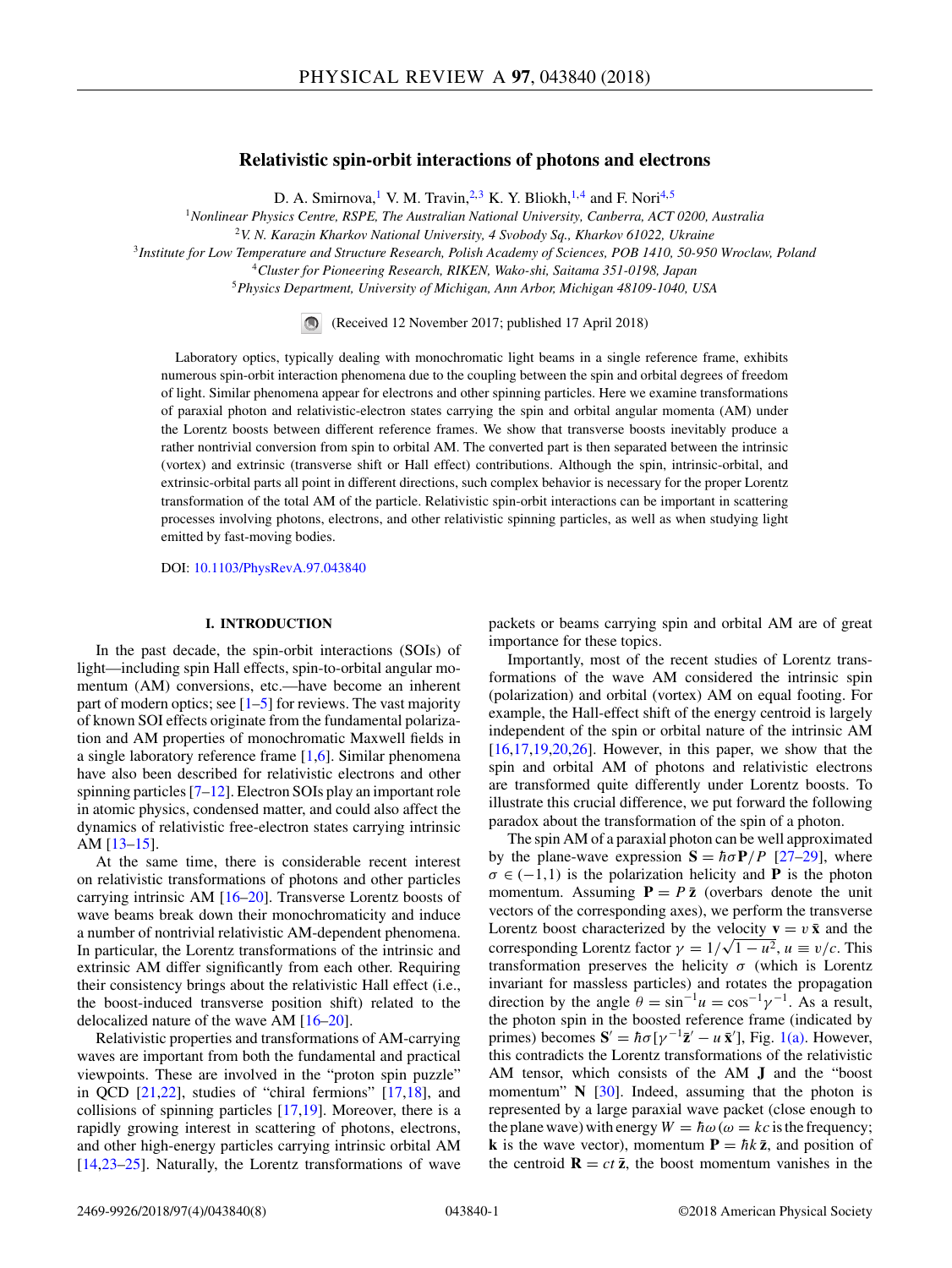<span id="page-1-0"></span>

FIG. 1. Transverse Lorentz transformation of the photon spin. The spin of an electromagnetic wave, **S**, is rotated by the angle  $\theta = \sin^{-1} u$  (a), which is in contrast to the Lorentz transformation of a relativistic AM **J** (provided the boost momentum  $N = 0$ ):  $J' = \gamma J$ (b) [\[16,](#page-6-0)[30\]](#page-7-0).

original reference frame:  $N = ctP - RW/c = 0$ . Then, the Lorentz transformations of the AM  $J = J \bar{z}$  yields  $J' = \gamma J$ [\[16,](#page-6-0)[30,31\]](#page-7-0), Fig. 1(b). Obviously, the photon spin AM **S** cannot follow this rule because  $\gamma > 1$ , while the spin is restricted to the  $(-\hbar, \hbar)$  range. In a more fundamental context, the difference between the spin and AM transformations comes from the fact that the spin of a relativistic particle follows the Pauli-Lubanski four-vector rather than the rank-2 AM tensor [\[32–34\]](#page-7-0).

In this paper, we resolve the above controversy by considering trasversely localized optical beams carrying both spin and orbital AM. We derive quite nontrivial Lorentz transformations of the spin and orbital AM carried by paraxial photons, as well as the relativistic Hall-effect shifts caused by photon's spin and orbital AM. We find that Lorentz boosts inevitably produce spin-to-orbital AM conversion as well as nontrivial spin and orbital Hall-effect shifts, i.e.,*relativistic SOIs*. We also perform analogous Lorentz-boost calculations for the Dirac-electron beams, and show that most of their AM transformation features are similar to the photon case, albeit modified by the finite electron mass.

# **II. RELATIVISTIC TRANSFORMATIONS OF OPTICAL BEAMS**

#### **A. General formalism**

We first introduce the general formalism for calculations of dynamical properties (energy, momentum, AM, etc.) of generic free-space Maxwell fields. This is mostly based on the results of works [\[6](#page-6-0)[,35,36\]](#page-7-0).

The real electric and magnetic fields  $\mathcal{E}(t,\mathbf{r})$  and  $\mathcal{H}(t,\mathbf{r})$  are represented via their complex Fourier (plane-wave) components:

$$
\begin{cases} \mathcal{E}(t,\mathbf{r}) \\ \mathcal{H}(t,\mathbf{r}) \end{cases} = 2 \operatorname{Re} \int \frac{d^3 \mathbf{k}}{(2\pi)^{3/2}} \begin{cases} \mathbf{E}(\mathbf{k}) \\ \mathbf{H}(\mathbf{k}) \end{cases} e^{-i\omega t + i\mathbf{k} \cdot \mathbf{r}}, \qquad (1)
$$

where  $\omega(\mathbf{k}) = kc$ . Due to Maxwell's equations, the Fourier components are orthogonal to the wave vector:  $\mathbf{E} \cdot \mathbf{k} = \mathbf{H} \cdot \mathbf{k}$ **, and it is instructive to make a transformation to the local k**-space coordinates with the longitudinal axis attached to the wave vector. The fields have only two transverse components in these coordinates, and using the basis of circular polarizations corresponds to the helicity representation of Maxwell fields.

The transition to this basis is realized by the unitary transformation [\[6\]](#page-6-0)

$$
\{\tilde{\mathbf{E}}(\mathbf{k}),\tilde{\mathbf{H}}(\mathbf{k})\} = \hat{V}\,\hat{U}(\mathbf{k})\{\mathbf{E}(\mathbf{k}),\mathbf{H}(\mathbf{k})\}.
$$
 (2)

Here

$$
\hat{U}(\mathbf{k}) = \hat{\mathcal{R}}_z(-\varphi)\hat{\mathcal{R}}_y(\vartheta)\hat{\mathcal{R}}_z(\varphi) = \begin{pmatrix} 1 - 2\sin^2\frac{\vartheta}{2}\cos^2\varphi & -\sin^2\frac{\vartheta}{2}\sin 2\varphi & -\sin\vartheta\cos\varphi\\ -\sin^2\frac{\vartheta}{2}\sin 2\varphi & 1 - 2\sin^2\frac{\vartheta}{2}\sin^2\varphi & -\sin\vartheta\cos\varphi\\ \sin\vartheta\cos\varphi & \sin\vartheta\sin\varphi & \cos\vartheta \end{pmatrix}
$$

is the rotational matrix superimposing the longitudinal axis with the wave vector  $[(\vartheta, \varphi)]$  are the spherical angles of the **k** vector and  $\mathcal{R}_{y,z}$  are the corresponding rotational matrices], whereas

$$
\hat{V} = \frac{1}{\sqrt{2}} \begin{pmatrix} 1 & -i & 0 \\ 1 & i & 0 \\ 0 & 0 & \sqrt{2} \end{pmatrix}
$$

is the constant matrix of the transition to the circularpolarization basis.

Omitting the vanishing longitudinal component of the fields (2), we end up with the two-component electric field  $\tilde{\mathbf{E}} =$  $(\tilde{E}^+, \tilde{E}^-)^T$  and the corresponding magnetic field  $\tilde{\mathbf{H}} = -i\hat{\sigma}\tilde{\mathbf{E}}$ following from Maxwell's equations. Here  $\hat{\sigma} = \text{diag}(1, -1)$ is the helicity operator and throughout the paper we use Gaussian-like units with  $\varepsilon_0 = \mu_0 = 1$ .

We now define the "photon wave function" [\[35,36\]](#page-7-0) in the helicity representation as

$$
\psi(\mathbf{k}) = \frac{1}{\sqrt{2\mathcal{N}}} [\tilde{\mathbf{E}}(\mathbf{k}) + i\hat{\sigma}\tilde{\mathbf{H}}(\mathbf{k})] = \sqrt{\frac{2}{\mathcal{N}}} \tilde{\mathbf{E}}(\mathbf{k}), \qquad (3)
$$

where the normalization factor  $\mathcal N$  is the number of photons defined below. Then, the expectation value of an operator  $\ddot{O}$ can be calculated as [\[35,36\]](#page-7-0)

$$
O = \langle \psi | \hat{O} | \psi \rangle \equiv \int \frac{d^3 \mathbf{k}}{\hbar \omega} \psi^{\dagger}(\mathbf{k}) \cdot (\hat{O}) \psi(\mathbf{k}). \tag{4}
$$

Note that the factor  $\omega^{-1}(\mathbf{k})$  in Eq. (4) is crucial for nonmonochromatic fields. Assuming the one-photon normalization  $\langle \psi | \psi \rangle = 1$ , the number of photons in Eq. (3) is  $\mathcal{N} =$  $2 \int \frac{d^3 \mathbf{k}}{\hbar \omega} |\tilde{\mathbf{E}}(\mathbf{k})|^2.$ 

For further calculations, we need operators of the energy *W*, momentum **P**, position **R**, spin AM **S**, orbital AM **L**, and boost momentum  $N$  (see  $[16,30,37-39]$  $[16,30,37-39]$  for the latter quantity). According to the works  $[6,35,36]$  $[6,35,36]$ , in the helicity representation, projected on the 2D subspace of Maxwell fields  $\dot{E}(\mathbf{k})$ , these operators read

$$
\hat{W} = \hbar\omega, \quad \hat{\mathbf{P}} = \hbar\mathbf{k}, \quad \hat{\mathbf{R}} = i\nabla_{\mathbf{k}} - \hat{\mathbf{A}}_B(\mathbf{k}),
$$
\n
$$
\hat{\mathbf{S}} = \hbar\hat{\sigma}\frac{\mathbf{k}}{k}, \quad \hat{\mathbf{L}} = \hat{\mathbf{R}} \times \hat{\mathbf{P}}, \quad \hat{\mathbf{N}} = ct\hat{\mathbf{P}} - \hat{\mathbf{R}}\hat{W}/c. \tag{5}
$$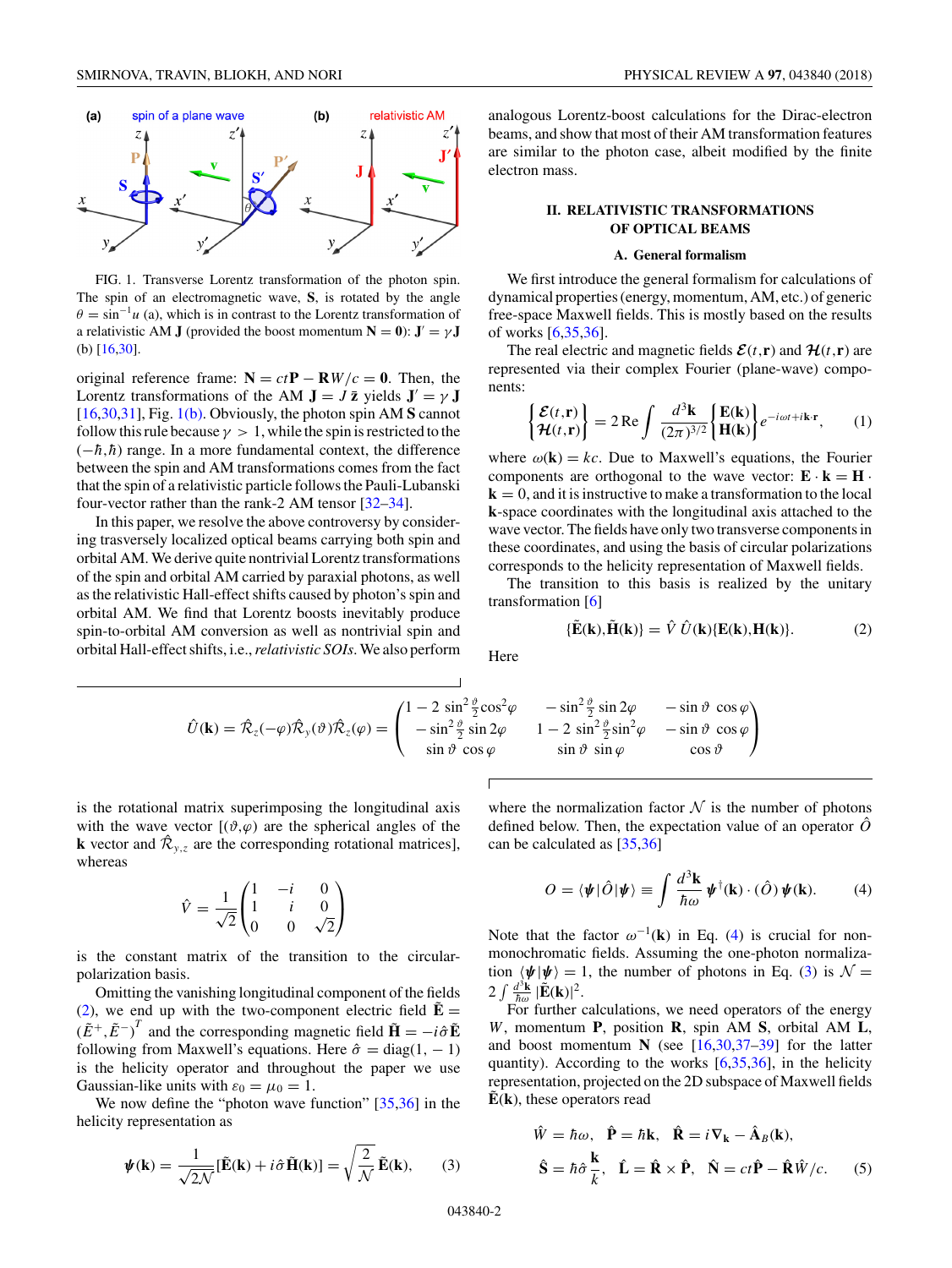<span id="page-2-0"></span>Here  $\hat{\mathbf{A}}_B(\mathbf{k}) = \hat{\sigma} k^{-1}[(1 - \cos \vartheta)/\sin \vartheta] \bar{\boldsymbol{\varphi}}$  ( $\bar{\boldsymbol{\varphi}}$  is the unit vector of the azimuthal coordinate  $\varphi$ ) is the Berry connection, which determines the covariant derivative and parallel transport of **E**(**k**) ⊥ **k** on the sphere  $S^2 = \{k/k\}$  [the electric field **E(k)** be-longs to the vector fiber bundle over this sphere] [\[1,3,6,](#page-6-0)[36,40\]](#page-7-0). The operators  $\hat{W}$ ,  $\hat{P}$ , the total AM  $\hat{J} = \hat{S} + \hat{L}$ , and  $\hat{N}$  provide 10 generators of the Poincaré group, and their expectation values are conserved in free space [\[35,36,38,39\]](#page-7-0).

Note that the expectation value of the position operator  $(5)$ , **R**, describes the "photon centroid," while the energy centroid of the field is determined as  $\mathbf{R}_E = c(ct\mathbf{P} - \mathbf{N})/W$ . These two positions can differ from each other in nonmonochromatic fields; they play a crucial role in the Lorentz transformations of the AM and relativistic Hall effects [\[16,](#page-6-0)[17,19,26,30\]](#page-7-0).

We also note that the same expectation values  $(4)$  can be obtained without transition to the helicity representation [\(2\)](#page-1-0). In the canonical momentum representation, the six-component photon wave function is given by the Fourier components [\(1\)](#page-1-0):

$$
\boldsymbol{\psi}_{\text{can}}(\mathbf{k}) = \frac{1}{\sqrt{\mathcal{N}}} \{\mathbf{E}(\mathbf{k}), \mathbf{H}(\mathbf{k})\},\tag{6}
$$

where  $\mathcal{N} = \int \frac{d^3 \mathbf{k}}{\hbar \omega} (|\mathbf{E}(\mathbf{k})|^2 + |\mathbf{H}(\mathbf{k})|^2)$ . In this representation, the operators  $(5)$  have canonical form without the Berry connection:

$$
\hat{\mathbf{R}}_{\text{can}} = i \nabla_{\mathbf{k}}, \quad \hat{\mathbf{L}}_{\text{can}} = \hat{\mathbf{R}}_{\text{can}} \times \hat{\mathbf{P}},
$$
\n
$$
\hat{\mathbf{N}}_{\text{can}} = ct \hat{\mathbf{P}} - \hat{\mathbf{R}}_{\text{can}} \hat{W}/c,
$$
\n(7)

whereas the spin operator  $\hat{\mathbf{S}}_{\text{can}}$  is given by the momentumindependent spin-1  $3 \times 3$  matrices [\[6](#page-6-0)[,29,35\]](#page-7-0). Although the canonical operators have simpler form, the canonical photon wave function (6) is considerably complicated, having six components instead of two. Therefore, below we employ the helicity representation  $(2)$ – $(5)$  for photonic calculations, but use the canonical representation analogous to Eqs. (7) for the Dirac-electron calculations in Sec. [III.](#page-4-0)

In addition to the expectation values of operators  $(5)$  in the momentum representation, we will use the spatial energy and Poynting-momentum densities in the coordinate representation of real fields  $(1)$  [\[30\]](#page-7-0):

$$
w = (\mathcal{E}^2 + \mathcal{H}^2)/2, \quad \mathbf{p} = c^{-1}(\mathcal{E} \times \mathcal{H}). \tag{8}
$$

The integral energy, momentum, total AM, and boost momentum of a localized field are then determined as  $W = \int w d^3r$ ,  $\mathbf{P} = \int \mathbf{p} d^3 \mathbf{r}$ ,  $\mathbf{J} = \int (\mathbf{r} \times \mathbf{p}) d^3 \mathbf{r}$ , and  $\mathbf{N} = \int (ct\mathbf{p} - \mathbf{r} w/c) d^3 \mathbf{r}$ . For a one-photon field, these values are equivalent to the corresponding expectation values calculated using Eqs. [\(3\)](#page-1-0)–[\(5\)](#page-1-0).

We finally describe the Lorentz boosts of a generic electromagnetic field. The real fields { $\mathcal{E}(t,\mathbf{r})$ ,  $\mathcal{H}(t,\mathbf{r})$ } are transformed as components of the antisymmetric rank-2 field tensor, together with the Lorentz transformation of the four-coordinates  $(ct, \mathbf{r})$  [\[30\]](#page-7-0). The Fourier components  $\{E(k), H(k)\}$  acquire the extra factor  $\gamma^{-1}$ , because the differential in the integrals [\(1\)](#page-1-0) is transformed as  $d^3\mathbf{k}' = \gamma d^3\mathbf{k}$  due to the Lorentz contraction. Considering the boost with the velocity  $\mathbf{v} = v \bar{\mathbf{x}}$ , this yields

$$
E'_{x} = \gamma^{-1} E_{x}, \quad H'_{x} = \gamma^{-1} H_{x}, \nE'_{y} = E_{y} - u H_{z}, \quad H'_{y} = H_{y} + u E_{z}, \nE'_{z} = E_{z} + u H_{y}, \quad H'_{z} = H_{z} - u E_{y}.
$$
\n(9)

This field transformation is accompanied by the Lorentz boost of the four-wave vector  $(\omega/c, \mathbf{k})$ :

$$
\omega' = \gamma(\omega - vk_x), \quad k'_x = \gamma(k_x - \frac{v\omega}{c^2}),
$$

$$
k'_y = k_y, \quad k'_z = k_z.
$$
 (10)

The boosted fields in the helicity representation,  ${\{\tilde{\mathbf{E}}'(\mathbf{k}'),\tilde{\mathbf{H}}'(\mathbf{k}')\}}$ , are obtained from the fields (9) via the unitary transformation [\(2\)](#page-1-0) involving the boosted wave vectors **k**<sup> $\prime$ </sup> (10) and the corresponding spherical angles ( $\vartheta$ <sup>*'*</sup>, $\varphi$ <sup>'</sup>).

### **B. Lorentz boost of a Bessel beam**

We are now in the position to consider a photon state carrying spin and orbital AM, the simplest model of which being provided by monochromatic Bessel beams [\[6,14,](#page-6-0)[41\]](#page-7-0). The Fourier spectrum of the *z*-propagating Bessel beam is a circle lying on the sphere of radius  $k = k_0 = \omega_0/c$  at the polar angle  $\vartheta = \vartheta_0$ ; see Fig. 2(a). Assuming well-defined helicity  $\sigma = \pm 1$  (i.e., the same right-hand or left-hand circular polarizations of all plane waves in the beam spectrum), the electric field of the Bessel beam can be written as [\[6\]](#page-6-0)

$$
\tilde{\mathbf{E}}(\mathbf{k}) = \frac{A}{2} \begin{pmatrix} 1+\sigma \\ 1-\sigma \end{pmatrix} \delta(k-k_0) \delta(\vartheta - \vartheta_0) e^{i\ell\varphi}, \qquad (11)
$$

where *A* is the field amplitude,  $\delta$  is the delta function, and  $exp(i\ell\varphi)$  indicates a vortex with the integer topological



FIG. 2. Monochromatic *z*-propagating Bessel beam (11) and [\(12\)](#page-3-0) (a),(b) and the same beam in the reference frame moving with velocity  $\mathbf{v} = v\bar{\mathbf{x}}$  (c),(d). The Fourier spectra (i.e., the wave vector distributions with color-coded vortex phases  $exp(i\ell\varphi)$  (a),(c) and the real-space distributions of the energy and Poynting-momentum densities  $(8)$  (b), (d) are shown. One can see the nonmonochromatic character ( $\omega' = k'c \neq \text{const}$ ) of the boosted beam, its elliptic Lorentzcontraction deformation, and the relativistic Hall-effect shift of the energy centroid:  $Y'_E = (v/\omega_0)(\ell + \sigma)$ . For better visibility, we used nonparaxial beams with the following parameters:  $\sigma = 1$ ,  $\ell = 2$ , sin  $\vartheta_0 = 0.4$  (a),(c), sin  $\vartheta_0 = 0.7$  (b),(d),  $u = 0.8$  (c),(d), and  $\kappa =$  $k_0$  sin  $\vartheta_0$  (b), (d).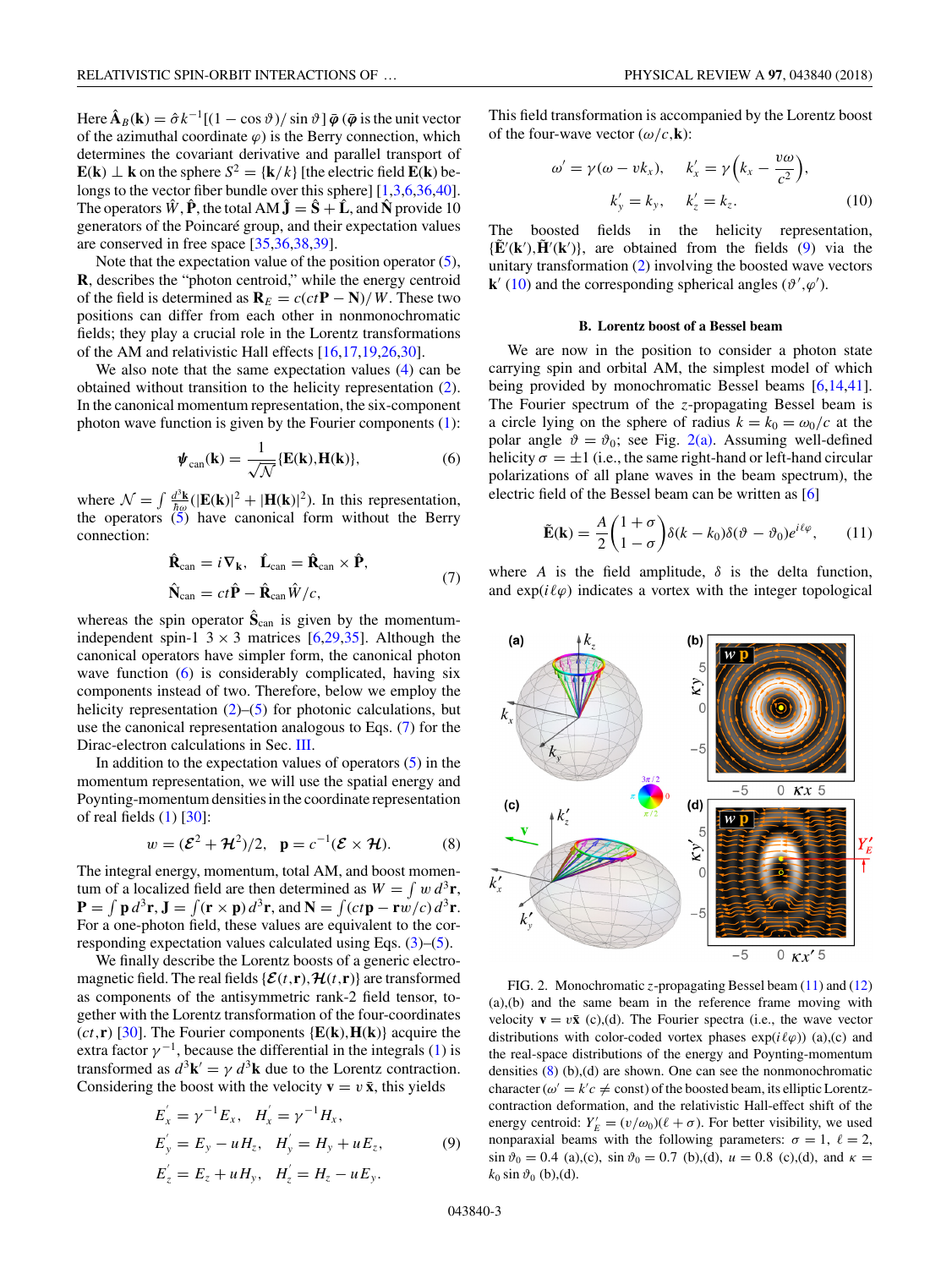<span id="page-3-0"></span>charge  $\ell$ , which is responsible for the intrinsic orbital AM carried by the beam [\[27–29\]](#page-7-0).

Using Eq. [\(2\)](#page-1-0), we obtain the Bessel-beam field components in the Cartesian coordinates:

$$
\mathbf{E}(\mathbf{k}) = \frac{A}{\sqrt{2}} \begin{pmatrix} a - b e^{2i\sigma\varphi} \\ i\sigma(a + b e^{2i\sigma\varphi}) \\ -2\sqrt{ab} e^{i\sigma\varphi} \end{pmatrix} \delta(k - k_0) \delta(\vartheta - \vartheta_0) e^{i\ell\varphi},
$$
(12)

where  $a = \cos^2(\vartheta_0/2)$  and  $b = \sin^2(\vartheta_0/2)$ . Since we are dealing with the helicity eigenstate,  $\hat{\sigma} \mathbf{E} = \sigma \mathbf{E}$ , the corresponding magnetic field is  $H(k) = -i\sigma E(k)$ .

Evaluating the Fourier integrals [\(1\)](#page-1-0), we find the real Besselbeam fields  $\mathcal{E}(t,\mathbf{r})$  and  $\mathcal{H}(t,\mathbf{r})$ , and plot the transverse realspace distributions of the energy and Poynting-momentum densities [\(8\)](#page-2-0) in Fig. [2\(b\).](#page-2-0) Paraxiality implies  $\vartheta_0 \ll 1$ , but the Bessel beams are exact solutions of Maxwell's equations for any values of  $\vartheta_0$ .

Calculating the expectation values  $(3)$ – $(5)$  of the energy, momentum, spin and orbital AM, etc., for the Bessel-beam field  $(11)$ , we obtain  $[6]$ 

$$
W = \hbar \omega_0, \quad \mathbf{P} = \hbar k_0 \cos \vartheta_0 \mathbf{\bar{z}} \simeq \hbar k_0 \mathbf{\bar{z}},
$$
  

$$
\mathbf{L} = \hbar [\ell + \sigma (1 - \cos \vartheta_0)] \mathbf{\bar{z}} \simeq \hbar \ell \mathbf{\bar{z}},
$$
  

$$
\mathbf{S} = \hbar \sigma \cos \vartheta_0 \mathbf{\bar{z}} \simeq \hbar \sigma \mathbf{\bar{z}},
$$
  

$$
\mathbf{J} = \hbar (\sigma + \ell) \mathbf{\bar{z}}, \quad \mathbf{R}_{\perp} = \mathbf{N}_{\perp} = \mathbf{0},
$$
 (13)

where we used the paraxial approximation  $\vartheta_0 \ll 1$ , and the subscript  $\perp$  indicates the transverse  $(x, y)$  components. Note that the Bessel beams are delocalized in the longitudinal *z* direction and are not square-integrable in the transverse plane. Therefore, all the integrals of squared fields and the normalization factor  $N$  diverge but their ratios (13) are finite [\[6,16\]](#page-6-0). The longitudinal photon and energy centroid coordinates *Z* and  $Z_E$  are ill-defined in the beam, but if we were to consider a long *z*-localized wave packet, we would approximately obtain  $Z = Z_E = (c^2 \mathbf{P} / W)t = ct$ . This corresponds to the vanishing boost momentum  $N_z = 0$ . Equations (13) present the expected picture of a paraxial photon carrying intrinsic spin  $(\sigma)$  and orbital  $(\ell)$  AM [\[29\]](#page-7-0).

We now perform the Lorentz boost  $(10)$  and  $(9)$  of the Bessel beam  $(12)$ . This brings about cumbersome but exact expressions for the boosted Bessel-beam fields  ${\bf E}'({\bf k}')$ ,  ${\bf H}'({\bf k}')$ ,  ${\bf E}'(t',{\bf r}')$ ,  ${\bf H}'(t',{\bf r}')$ , and the corresponding helicity-representation field  $\tilde{\mathbf{E}}'(\mathbf{k}')$ . Figures [2\(c\)](#page-2-0) and [2\(d\)](#page-2-0) show the Fourier spectrum and the real-space transverse distributions of the energy and Poynting momentum densities [\(8\)](#page-2-0) for these fields (cf. [\[16](#page-6-0)[,19,42\]](#page-7-0)). One can see that the boosted field is not monochromatic anymore ( $\omega' = k'c \neq \text{const}$ ), it is elliptically deformed due to the Lorentz contraction, and its energy centroid is shifted in the transverse direction,  $Y'_E \neq 0$ , which is a manifestation of the relativistic Hall effect [\[16](#page-6-0)[,17,19,26\]](#page-7-0). At the same time, since the helicity is Lorentz invariant, the boosted field is still the helicity eigenstate:  $\hat{\sigma} \tilde{\mathbf{E}}'(\mathbf{k}') = \sigma \tilde{\mathbf{E}}'(\mathbf{k}'),$  $\sigma = \pm 1$ , and  $\mathbf{H}'(\mathbf{k}') = -i\sigma \mathbf{E}'(\mathbf{k}')$ .

Most importantly, we can now calculate the expectation values [\(3\)](#page-1-0)–[\(5\)](#page-1-0) for the boosted Bessel beam. In the  $\vartheta_0 \ll 1$ 



FIG. 3. Transformations of the spin and orbital AM in a paraxial vortex beam under a transverse Lorentz boost ( $u = 0.6$  here). (a) The original monochromatic beam carries the spin AM  $S = \sigma P / P$  due to the circular polarization (helicity) ( $\sigma = 1$  here), as well as the intrinsic orbital AM  $\mathbf{L}^{\text{int}} = \ell \, \mathbf{P} / P$  due to the vortex ( $\ell = 2$  here). (b) The boosted beam carries spin AM tilted together with the beam momentum:  $S' = \sigma P'/P'$  [Fig. [1\(a\)\]](#page-1-0), the intrinsic orbital AM  $L^{int'}$ , Eq. [\(15\)](#page-4-0), due to the elliptically deformed and tilted vortex, and the extrinsic orbital AM caused by the transverse shift (Hall effect) of the beam centroid:  $\mathbf{L}^{\text{ext}} = \mathbf{R}' \times \mathbf{P}'$ . Although all these contributions point in different directions, the total AM is transformed according to the Lorentz transformation:  $J' = \gamma J$  [Fig. [1\(b\)\]](#page-1-0).

approximation, this yields

$$
W' = \hbar \gamma \omega_0, \quad \mathbf{P}' = \hbar k_0 (\mathbf{\bar{z}}' - \gamma u \mathbf{\bar{x}}'),
$$
  
\n
$$
\mathbf{L}' = \hbar [\ell \gamma + \sigma (\gamma - \gamma^{-1})] \mathbf{\bar{z}}' + \hbar \sigma u \mathbf{\bar{x}}',
$$
  
\n
$$
\mathbf{S}' = \hbar \sigma [\gamma^{-1} \mathbf{\bar{z}}' - u \mathbf{\bar{x}}'], \quad \mathbf{J}' = \hbar \gamma (\ell + \sigma) \mathbf{\bar{z}}',
$$
  
\n
$$
\mathbf{R}'_{\perp} = \frac{v}{2\omega_0} (\ell + 2\sigma) \mathbf{\bar{y}}' - vt \mathbf{\bar{x}}', \quad \mathbf{N}'_{\perp} = -\hbar \gamma u (\ell + \sigma) \mathbf{\bar{y}}'.
$$
 (14)

These equations contain the central results of this work, which are also illustrated in Fig. 3. The energy and momentum (14) present the standard Lorentz transformation of the quantities (13):  $W' = \gamma W$ ;  $\mathbf{P}' = \mathbf{P} - \gamma W \mathbf{v}/c^2$ . The boost momentum also agrees with the Lorentz transformation of the relativistic AM tensor  $[16,30]$  $[16,30]$ :  $N' = -\gamma J \times v/c$ . This corresponds to the transverse Hall-effect shift of the energy centroid  $\mathbf{R}'_{E\perp} + \mathbf{v}t =$  $\mathbf{J} \times \mathbf{v}/W = (v/\omega_0)(\ell + \sigma)\mathbf{\bar{y}}'$  [Fig. [2\(d\)\]](#page-2-0), in agreement with recent results  $[16]$  (for  $\sigma = 0$ ) and  $[17–19]$  (for  $\ell = 0$ ).

At the same time, the AM parts and the photon centroid in Eqs. (14) exhibit several unusual features. First, the spin AM is indeed transformed as expected for a polarized plane wave:  $S' = \hbar \sigma P'/P'$ , Fig. [1\(a\),](#page-1-0) and in contrast to the relativistic AM transformation, Fig.  $1(b)$ . Second, this paradox is resolved by the nontrivial transformation of the orbital AM **L** , which acquires unexpected helicity-dependent terms, both longitudinal and transverse. This signals the relativistic spin-orbit interactions of light; cf. [\[1\]](#page-6-0). As a result, the total AM  $J' =$  $L' + S'$  is transformed exactly as expected for the relativistic AM with  $N = 0$ :  $J' = \gamma J$ . Third, the photon centroid  $R'_{\perp}$ exhibits the natural drift −**v***t* in the moving frame and the transverse Hall-effect shift  $Y' = (v/2\omega_0)(\ell + 2\sigma)$ . This differs from the previously analyzed spinless and massive-particle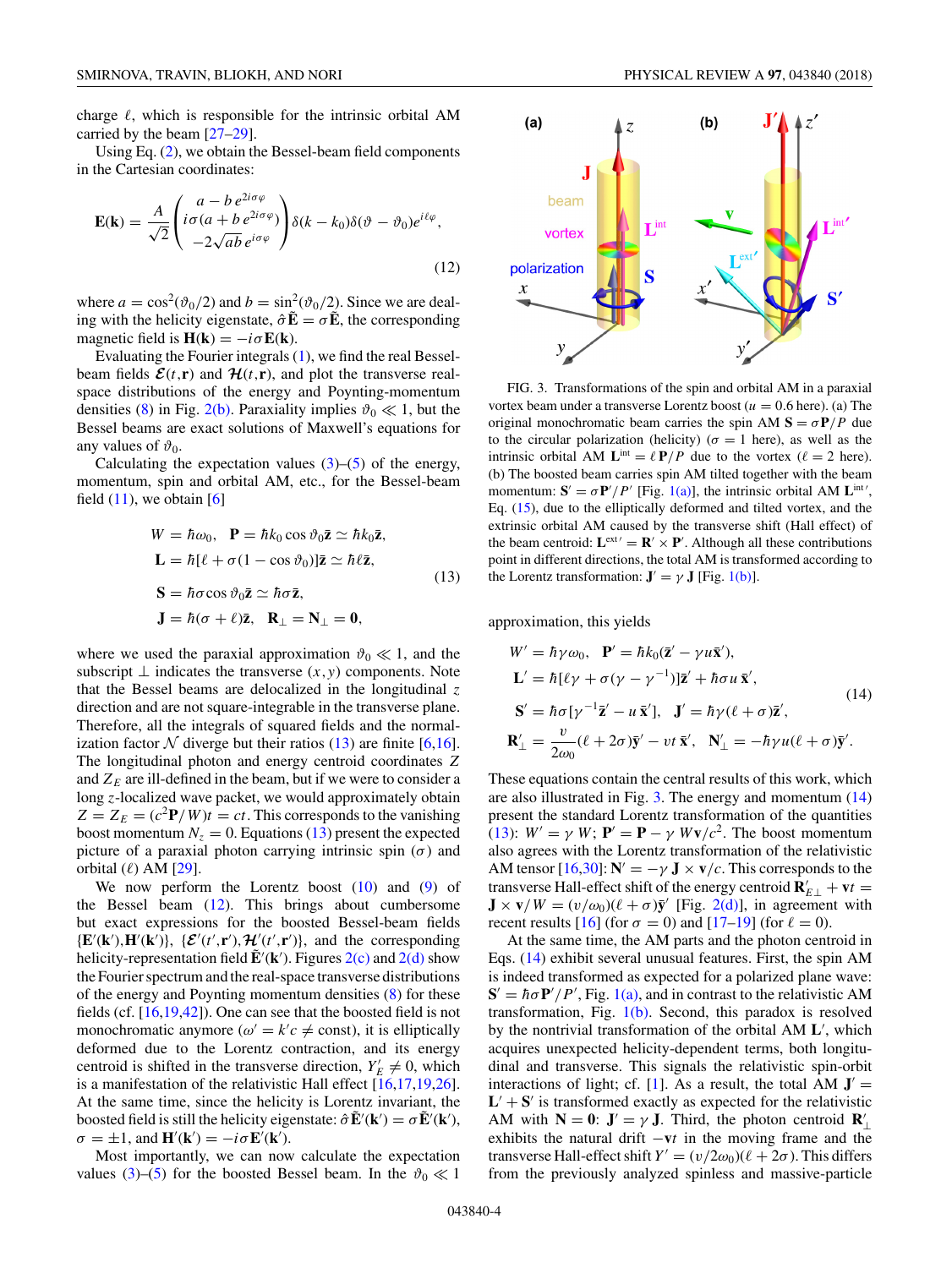<span id="page-4-0"></span>cases [\[16](#page-6-0)[,26\]](#page-7-0) by the factor of 2 before the helicity [\[43\]](#page-7-0). This unexpected factor plays an important role in the Lorentz transformations [\(14\)](#page-3-0) of the photon AM.

Indeed, the photon centroid  $\mathbf{R}'$  allows us to separate the intrinsic (vortex-related) and extrinsic (shift-induced) contributions to the orbital AM  $[1,6,16,29]$  $[1,6,16,29]$ :

$$
\mathbf{L}^{\text{ext}'} = \mathbf{R}' \times \mathbf{P}' = \hbar (\ell + 2\sigma) \left( \frac{\gamma - \gamma^{-1}}{2} \mathbf{\vec{z}}' + \frac{\mu}{2} \mathbf{\vec{x}}' \right),
$$
  

$$
\mathbf{L}^{\text{int}'} = \mathbf{L}' - \mathbf{L}^{\text{ext}'} = \hbar \ell \left( \frac{\gamma + \gamma^{-1}}{2} \mathbf{\vec{z}}' - \frac{\mu}{2} \mathbf{\vec{x}}' \right).
$$
 (15)

Here we used the longitudinal photon position  $Z' = \gamma^{-1}ct$ because of the oblique propagation at the angle  $\theta = \cos^{-1}$ Remarkably, the form of the intrinsic orbital AM L<sup>int</sup> can be clearly explained by the geometric deformations of the vortex phase in the beam. Namely, the vortex is elliptically deformed due to the Lorentz contraction with the factor of *γ* and also tilted by the angle  $\theta$ , as shown in Fig. [3\(b\)](#page-3-0) (because the phase fronts in the boosted beam are near perpendicular to the momentum **P** ). It is easy to show that these deformations,  $x \to x/\gamma$ ,  $k_x \to \gamma k_x$ , and  $z = x \tan \theta = u\gamma x \to ux$ , result in the intrinsic orbital AM (15) for a vortex wave function  $\psi \propto$  $(x + iy)^{\ell}$ . Importantly, the *x*'-directed term in  $\mathbf{L}^{\text{int}}$ ', related to the tilt of the vortex, was missed in previous studies [\[16,](#page-6-0)[42\]](#page-7-0) only focused on the longitudinal  $z'$  component of the AM. The set of equations  $(14)$  and  $(15)$  shows that both this new term and the factor of 2 before the helicity in the centroid shift **R** ensure the proper Lorentz transformation of the total AM **J**.

In addition to the analytical **k**-space calculations of the expectation values [\(14\)](#page-3-0), we numerically calculated the values  $W'$ ,  $P'$ ,  $J'$ , and  $N'$  using the **r**-space integration of the energy and Poynting-momentum densities [\(8\)](#page-2-0) in the transformed Bessel beam. The results were in agreement with Eqs. [\(14\)](#page-3-0). Here we should make two important remarks. First, since Bessel beams are delocalized along the longitudinal *z* axis, the integration should be performed over a 2D cross section of the beam. In doing so, the result depends on the choice of the cross section, similar to the "geometric spin Hall effect of light" [\[45,46\]](#page-7-0). We found that the proper Lorentz transformation of the AM is obtained using the integration in the tilted plane  $z' = u\gamma x'$  parallel to the phase fronts (i.e., orthogonal to the momentum) of the boosted beam, Fig.  $3(b)$ . This is in agreement with the Wigner-translation approach used in [\[19\]](#page-7-0). In the **k**-space calculations of Eqs. [\(14\)](#page-3-0) the tilted-cross-section condition was also used as  $\partial/\partial k'_z = u\gamma \partial/\partial k'_x$ . Second, we note that the Berry connection  $\hat{A}_B(k')$  in the operators [\(5\)](#page-1-0) played a crucial role in obtaining the transformed quantities [\(14\)](#page-3-0). In the paraxial limit  $\vartheta_0 \to 0$ , it is determined by the mean momentum **P**<sup>*'*</sup> and equals  $\hat{\mathbf{A}}_B = -\hat{\sigma} k_0^{-1}[(1 - \gamma^{-1})/(\gamma u)]\bar{\mathbf{y}}$ . This illuminates the geometric SOI origin of the nontrivial transformations  $(14)$  [\[1,6\]](#page-6-0).

## **III. RELATIVISTIC TRANSFORMATIONS OF DIRAC-ELECTRON BEAMS**

#### **A. General formalism**

It is interesting to check if the nontrivial transformations [\(14\)](#page-3-0) and (15) of the spin and orbital AM quantities are specific to photons (i.e., massless spin-1 particles) or these have a universal character. For this purpose, we consider a similar Lorentz-transformation problem for a Bessel-beam state of the Dirac electron [\[12\]](#page-6-0), i.e., a massive spin-1/2 particle.

We first recall the Dirac equation in the standard representation [\[32\]](#page-7-0):

$$
i\hbar \frac{\partial \boldsymbol{\psi}}{\partial t} = (\hat{\boldsymbol{\alpha}} \cdot \hat{\mathbf{P}} c + \hat{\beta} mc^2) \boldsymbol{\psi}, \qquad (16)
$$

where  $\psi(\mathbf{r},t)$  is the four-component bispinor wave function,  $\dot{\mathbf{P}} = -i\hbar \nabla$  is the momentum operator in the coordinate representation, *m* is the electron mass, and

$$
\hat{\boldsymbol{\alpha}} = \begin{pmatrix} 0 & \hat{\boldsymbol{\sigma}} \\ \hat{\boldsymbol{\sigma}} & 0 \end{pmatrix}, \ \hat{\beta} = \begin{pmatrix} 1 & 0 \\ 0 & -1 \end{pmatrix}
$$

are the  $4 \times 4$  Dirac matrices with  $\hat{\sigma}$  being the vector of the  $2 \times 2$  Pauli matrices.

The wave function can be represented as the Fourier integral, i.e., as a superposition of Dirac plane waves:

$$
\mathbf{\psi}(\mathbf{r},t) = \int \frac{d^3 \mathbf{k}}{(2\pi)^{3/2}} \, \tilde{\mathbf{\psi}}(\mathbf{k}) \, e^{-i\omega t + i\mathbf{k} \cdot \mathbf{r}}. \tag{17}
$$

Here,  $\omega(\mathbf{k}) = \sqrt{k^2 c^2 + \mu^2}$ ,  $\mu = mc^2/\hbar$ , and the Fourier amplitudes can be factorized as

$$
\tilde{\psi}(\mathbf{k}) = f(\mathbf{k})\Phi(\mathbf{k}), \quad \Phi(\mathbf{k}) = \frac{1}{\sqrt{2\omega}} \left( \frac{\sqrt{\omega + \mu}}{\sqrt{\omega - \mu} (\hat{\sigma} \cdot \bar{\mathbf{k}}) \xi} \right),\tag{18}
$$

where  $f(\mathbf{k})$  is the scalar Fourier amplitude,  $\Phi(\mathbf{k})$  is the normalized polarization bispinor ( $\mathbf{\Phi}^{\dagger} \mathbf{\Phi} = 1$ ),  $\mathbf{\bar{k}} = \mathbf{k}/k$ , and  $\xi = \binom{a}{b}$  is the two-component polarization spinor  $(\xi^{\dagger} \xi = 1)$ describing the spin state of the plane-wave electron in its rest frame [\[12,14,](#page-6-0)[32\]](#page-7-0).

The Fourier amplitudes  $\hat{\psi}(\mathbf{k})$  can be regarded as the (nonnormalized) Dirac wave function in the canonical momentum representation. In this representation, the operators of the energy, momentum, position, spin, orbital angular momentum, and boost momentum have a canonical form similar to Eq. [\(7\)](#page-2-0):

$$
\hat{W} = \hbar\omega, \quad \hat{\mathbf{P}} = \hbar\mathbf{k}, \quad \hat{\mathbf{R}} = i\nabla_{\mathbf{k}},
$$
\n
$$
\hat{\mathbf{S}} = \frac{\hbar}{2} \begin{pmatrix} 0 & \hat{\sigma} \\ \hat{\sigma} & 0 \end{pmatrix}, \quad \hat{\mathbf{L}} = \hat{\mathbf{R}} \times \hat{\mathbf{P}}, \quad \hat{\mathbf{N}} = ct\hat{\mathbf{P}} - \hat{\mathbf{R}}\hat{W}/c. \tag{19}
$$

The normalized (one-electron) expectation values are calculated similar to Eq. [\(4\)](#page-1-0):

$$
O = \frac{1}{\mathcal{N}} \langle \tilde{\boldsymbol{\psi}} | \hat{O} | \tilde{\boldsymbol{\psi}} \rangle = \frac{1}{\mathcal{N}} \int d^3 \mathbf{k} \, \tilde{\boldsymbol{\psi}}^\dagger(\mathbf{k}) \cdot (\hat{O}) \tilde{\boldsymbol{\psi}}(\mathbf{k}), \qquad (20)
$$

with the number of electrons  $\mathcal{N} = \int d^3\mathbf{k} |\tilde{\boldsymbol{\psi}}(\mathbf{k})|^2$ . Note that, in contrast to photons, the inner product for electrons does not involve the  $\omega^{-1}(\mathbf{k})$  factor. This is because the squared wavefunction amplitudes correspond to the particle and energy densities for electrons and photons, respectively.

It is worth remarking that one can alternatively use the Foldy-Wouthuysen momentum representation for the calculation of the expectation values for Dirac electrons. This representation, diagonalizing the Dirac Hamiltonian, allows one to reduce the wave function to the two components *ξ* (**k**), but complicates the operators with the Berry-connection terms,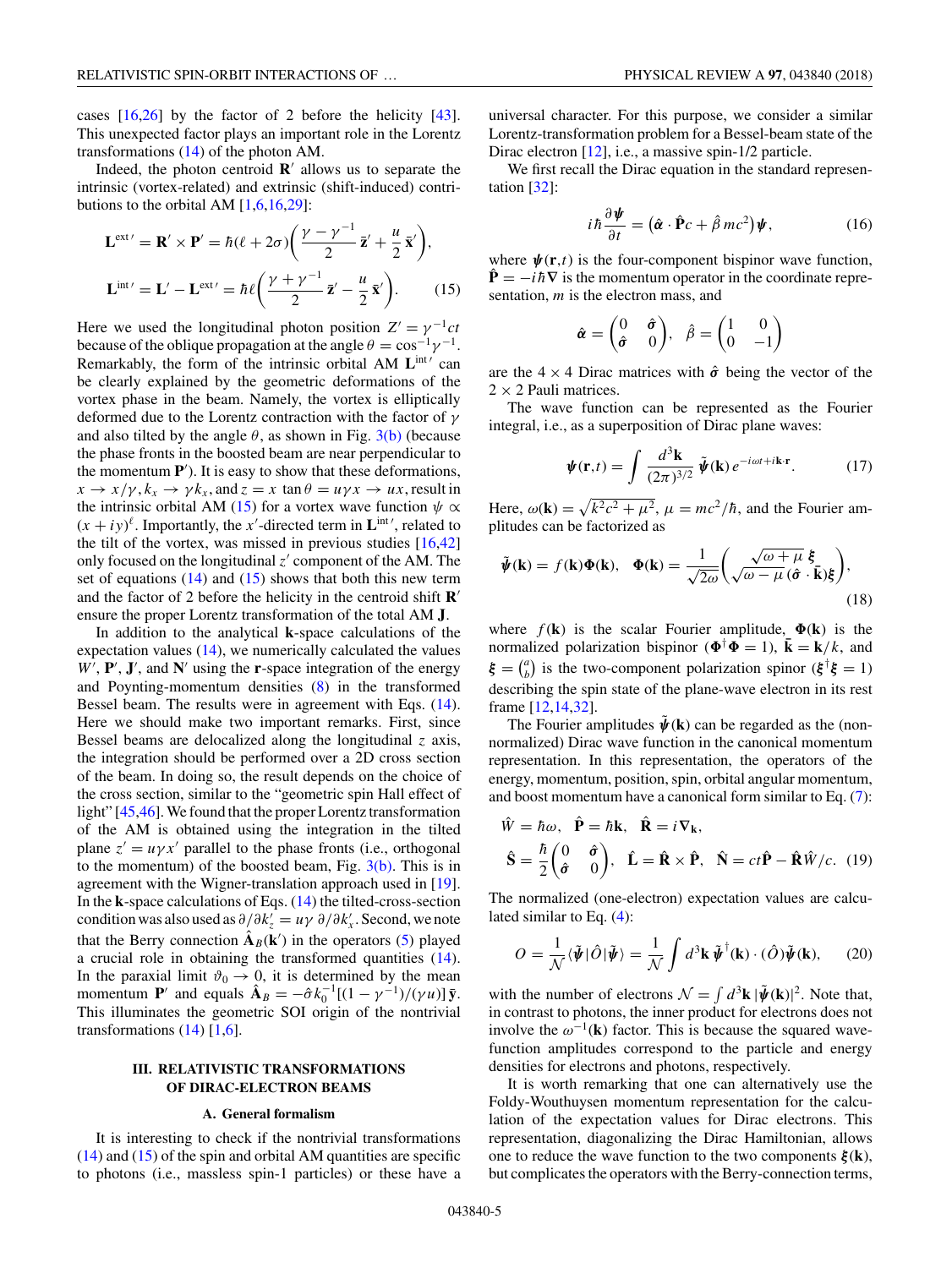similar to the helicity representation  $(2)$  and  $(5)$  for photons [\[7,8,12,](#page-6-0)[34\]](#page-7-0).

We finally introduce the Lorentz transformation (with the velocity  $\mathbf{v} = v \mathbf{\bar{x}}$  of the Dirac wave function  $\mathbf{\hat{\psi}}(\mathbf{k})$ . Akin to the transformation of the Fourier components of Maxwell fields, Eq. [\(9\)](#page-2-0), it acquires an extra  $\gamma^{-1}$  factor and reads [\[32\]](#page-7-0)

$$
\tilde{\boldsymbol{\psi}}' = \frac{1}{\sqrt{2}\,\gamma} \Big( \sqrt{\gamma + 1} - \sqrt{\gamma - 1} \,\hat{\alpha}_x \Big) \tilde{\boldsymbol{\psi}}. \tag{21}
$$

The Lorentz transformation of the electron four-wave vector  $(\omega/c, \mathbf{k})$  is still given by Eq. [\(10\)](#page-2-0).

### **B. Lorentz boost of a Dirac-Bessel beam**

The Bessel-beam state of the Dirac electron (i.e., the Dirac-Bessel beam) is constructed similar to the optical beam  $(11)$  and  $(12)$ , Fig.  $2(a)$ . The scalar part and the polarization spinors of the two spin states of the electron are given by [\[12,14\]](#page-6-0)

$$
f(\mathbf{k}) = A \, \delta(k - k_0) \delta(\theta - \theta_0) e^{i\ell\phi},
$$

$$
\xi^+ = \begin{pmatrix} 1 \\ 0 \end{pmatrix}, \quad \xi^- = \begin{pmatrix} 0 \\ 1 \end{pmatrix}.
$$
 (22)

These states correspond to the well-defined *z* components of the electron spin,  $s_z = \pm 1/2$ , in its rest frame. Alternatively, one can choose two states with well-defined helicity [\[14](#page-6-0)[,32\]](#page-7-0), but these states reduce to the same  $\xi^{\pm}$  states in the paraxial approximation  $\theta_0 \ll 1$ .

Substituting the wave functions [\(18\)](#page-4-0) and (22) into Eqs. [\(19\)](#page-4-0) and  $(20)$ , we obtain the expectation values of the energy, momentum, AM, etc. for the Bessel-Dirac electron in the paraxial limit:

$$
W = \hbar \omega_0, \quad \mathbf{P} = \hbar k_0 \bar{\mathbf{z}}, \quad \mathbf{R}_{\perp} = \mathbf{N}_{\perp} = \mathbf{0},
$$

$$
\mathbf{L} = \hbar \ell \bar{\mathbf{z}}, \quad \mathbf{S} = \hbar s_z \bar{\mathbf{z}}, \quad \mathbf{J} = \hbar (s_z + \ell) \bar{\mathbf{z}}.
$$
(23)

This coincides with Eqs. [\(13\)](#page-3-0) with the only difference being This coincides with Eqs. (15) with the only difference being<br>that now  $\omega_0 = \sqrt{k_0^2 c^2 + \mu^2}$ , and the spin quantum number  $s_z = \pm 1/2$  substitutes the helicity  $\sigma = \pm 1$ . Note that the longitudinal boost momentum also vanishes,  $N_z = 0$ , when we assume the relativistic equation of motion  $Z = Z_E$  $(c^2P/W)t$ .

Now, performing the Lorentz transformations (21) and [\(10\)](#page-2-0) of the Dirac-Bessel wave functions  $(18)$  and  $(22)$ , we calculate the expectation values  $(19)$  and  $(20)$  in the boosted reference frame. Remarkably, this results in formulas very similar to photonic Eqs. [\(14\)](#page-3-0):

$$
W' = \hbar \gamma \omega_0, \quad \mathbf{P}' = \hbar k_0 \left( \mathbf{\bar{z}}' - \gamma u \frac{\omega_0}{k_0 c} \mathbf{\bar{x}}' \right),
$$
  
\n
$$
\mathbf{L}' = \hbar [\ell \gamma + s_z (\gamma - \gamma^{-1})] \mathbf{\bar{z}}' + \hbar s_z u \frac{k_0 c}{\omega_0} \mathbf{\bar{x}}',
$$
  
\n
$$
\mathbf{S}' = \hbar s_z \left( \gamma^{-1} \mathbf{\bar{z}}' - u \frac{k_0 c}{\omega_0} \mathbf{\bar{x}}' \right), \quad \mathbf{J}' = \hbar \gamma (\ell + s_z) \mathbf{\bar{z}}',
$$
  
\n
$$
\mathbf{R}'_{\perp} = \frac{v}{2\omega_0} (\ell + 2s_z) \mathbf{\bar{y}}' - vt \mathbf{\bar{x}}', \quad \mathbf{N}'_{\perp} = -\hbar \gamma u (\ell + s_z) \mathbf{\bar{y}}'.
$$

The main difference from the photonic case is that  $\omega_0/k_0c \neq$ 1, and these factors modify the directions of the boosted momentum, spin, and orbital AM.

One can see that the modified transformations (24) exactly correspond to the fact that the Pauli-Lubanski fourpseudovector  $(\Sigma_0, \Sigma) = (\mathbf{S} \cdot \mathbf{P}, \mathbf{S}W/c)$  [\[32\]](#page-7-0), orthogonal to the electron four-momentum  $(W/c, P)$ , is transformed as a fourvector under Lorentz boosts. This has several consequences. First, the direction of the spin AM does not follow the momentum of the electron:  $S' \nparallel P'$ . Second, the absolute value of the tum of the efectron: **S**  $\gamma$  **P** . Second, the absolute value of the spin AM diminishes:  $S' = (\hbar/2)\sqrt{1 - u^2 \mu^2/\omega_0^2} < S$ , which can be interpreted as partial depolarization of the boosted electron. Finally, the transformation of the Pauli-Lubanski vector also describes the transformation of the electron helicity  $\hbar\sigma = \Sigma_0/P$ . In the original and boosted frames, the helicity becomes

$$
\sigma = s_z, \quad \sigma' = \frac{s_z}{\sqrt{1 + u^2 \frac{\mu^2}{k_0^2 c^2}}},\tag{25}
$$

which clearly indicates that the helicity is Lorentz invariant only for massless particles.

Akin to the photonic case, Eqs. [\(15\)](#page-4-0), we separate the intrinsic (vortex-related) and extrinsic (shift-related) parts of the electron orbital AM:

$$
\mathbf{L}^{\text{ext}'} = \mathbf{R}' \times \mathbf{P}' = \hbar (\ell + 2s_z) \bigg( \frac{\gamma - \gamma^{-1}}{2} \mathbf{z}' + \frac{u}{2} \frac{k_0 c}{\omega_0} \mathbf{\bar{x}}' \bigg),
$$
  

$$
\mathbf{L}^{\text{int}'} = \mathbf{L}' - \mathbf{L}^{\text{ext}'} = \hbar \ell \bigg( \frac{\gamma + \gamma^{-1}}{2} \mathbf{\bar{z}}' - \frac{u}{2} \frac{k_0 c}{\omega_0} \mathbf{\bar{x}}' \bigg), \quad (26)
$$

where we used  $Z' = (c^2 P'_z/W')t$ . Thus the intrinsic and extrinsic orbital AM of electrons are also analogous to those of photons (up to modification by the  $k_0 c/\omega_0$  factors). In particular, as it should be, the vortex-related intrinsic orbital AM depends only on the vortex quantum number  $\ell$  and is independent of the spin  $s_z$ .

Similar to the case of optical beams, the expectation values of the **R**ˆ -dependent operators for electrons depend on the choice of the beam cross section used in the integration. We found that Eqs. (24), consistent with the Lorentz transformations of the relativistic AM, are obtained only when choosing the tilted cross section  $z' = x' \tan \theta_s$ , i.e.,  $\partial/\partial k'_z =$  $\tan \theta_S \partial/\partial k'_x$ , where  $\theta_S = \tan^{-1}(u\gamma k_0 c/\omega_0)$ . Notably, this angle corresponds to the direction of the electron spin AM  $S'$  rather than momentum  $P'$  (for photons these directions coincide). Understanding this peculiarity requires further investigations of properly 3D localized Dirac wave packets, which is beyond the scope of this study.

### **IV. DISCUSSION**

We have considered relativistic transformations of the spin and orbital AM of paraxial photons and Dirac electrons under the transverse Lorentz boost. The main results are summarized in Eqs. [\(14\)](#page-3-0), [\(15\)](#page-4-0), (24), (26), and in Fig. [3.](#page-3-0) We have found that the Lorentz transformations of these quantities, as well as of other beam characteristics, exhibit quite nontrivial forms, which together ensure the proper Lorentz transformation of the total AM and resolve the paradox with the transformation of the photon spin, Fig. [1.](#page-1-0) Most importantly, the transverse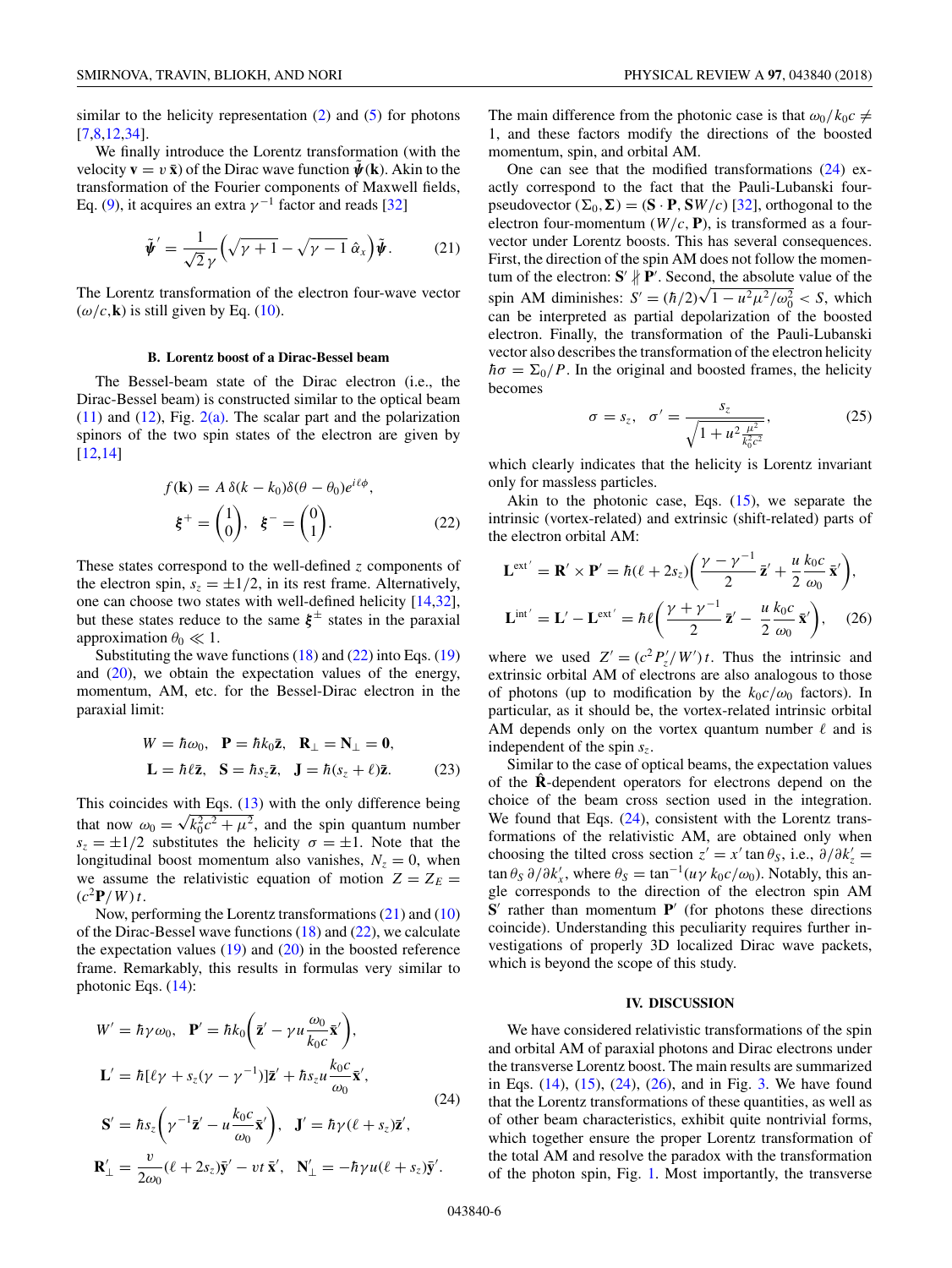<span id="page-6-0"></span>Lorentz boost inevitably produces the spin-to-orbital AM conversion (i.e., helicity-dependent terms in the orbital AM) and nontrivial redistribution between the intrinsic (vortex) and extrinsic (shift) parts of the orbital AM. These effects have the geometric origin and evidence the relativistic SOIs of light.

Although we considered the particular case of Bessel beams (allowing analytical calculations), the results are generic for paraxial azimuthally symmetric beams or wave packets. This is because all derived transformations have very clear geometric and relativistic explanations, independent of the particular type of the beam. Note also that we considered only transverse Lorentz boosts. It is easy to see that a longitudinal  $\zeta$  boost does not break the monochromaticity of the beam and can only modify its parameters [\(13\)](#page-3-0). Until this breaks the paraxiality of the beam (i.e., for  $\gamma \ll \vartheta_0^{-1}$ ), the spin and orbital AM [\(13\)](#page-3-0) remain practically unchanged. We also note that the general formalism developed in this work allows one to perform the Lorentz transformations of arbitrary Maxwell and Dirac fields and to determine their properties in any reference frame. These results can play an important role in scattering processes involving relativistic particles carrying intrinsic AM, as well as in studies of light emitted by fast-moving bodies.

It should be emphasized that the nontrivial transformations found in this work are actually fixed by fundamental reasons. Namely, the transformation of the total AM **J** and the boost momentum**N** are determined by the Lorentz boost of the rank-2 AM tensor, while the spin AM **S** follows the boost of the Pauli-Lubanski four-vector (this is applied to both electrons and photons [\[33,34\]](#page-7-0)). Hence the total AM and spin AM inevitably obey different transformations. The difference between these two determines the nontrivial form of the orbital AM **L**. Moreover, the orbital AM can be split into the extrinsic part**L**ext (determined by the position of the particle) and the intrinsic one L<sup>int</sup> (related to the vortex phase structure of the wave function).

If we adopt the fact that the intrinsic contribution must depend only on the vortex quantum number  $\ell$  (but not on the spin state  $\sigma$  or  $s_z$ ), this unambiguously determines the position shift **R**' proportional to  $(\ell + 2\sigma)$  or  $(\ell + 2s_z)$ . Interestingly, such dependence was previously known only for the magnetic moment of the Dirac electron [12[,32,44\]](#page-7-0), and was directly associated with the  $g = 2$  gyromagnetic factor for the electron spin. Our calculations show that this combination is universal for the relativistic Hall effect, independent of the spin and mass of the particle.

The difference between relativistic transformations of the spin and orbital AM can also be compared with the difference in the commutation relations of the quantum-mechanical versions of these quantities [6[,34,47\]](#page-7-0). Neither spin nor orbital AM operators (assuming their second-quantization or covariant Berry-connection forms) obey the canonical SO(3) commutation rules, while the total AM does. In a similar manner, neither spin nor orbital AM obeys the proper Lorentz transformation of the total AM. This nicely illuminates the intimate links between quantum and relativistic features inherent in the Maxwell and Dirac equations.

## **ACKNOWLEDGMENTS**

This work was supported by MURI Center for Dynamic Magneto-Optics via the AFOSR Award No. FA9550-14- 1-0040, the Japan Society for the Promotion of Science (KAKENHI), the IMPACT program of JST, CREST Grant No. JPMJCR1676, JSPS-RFBR Grant No. 17-52-50023, the Sir John Templeton Foundation, the RIKEN-AIST Challenge Research Fund, and the Australian Research Council.

D.A.S., V.M.T., and K.Y.B. contributed equally to this work.

- [1] K. Y. Bliokh, F. J. Rodríguez-Fortuño, F. Nori, and A. Zayats, Spin-orbit interactions of light, [Nat. Photon.](https://doi.org/10.1038/nphoton.2015.201) **[9](https://doi.org/10.1038/nphoton.2015.201)**, [796](https://doi.org/10.1038/nphoton.2015.201) [\(2015\)](https://doi.org/10.1038/nphoton.2015.201).
- [2] E. Hasman, G. Biener, A. Niv, and V. Kleiner, Space-variant polarization manipulation, [Prog. Opt.](https://doi.org/10.1016/S0079-6638(05)47004-3) **[47](https://doi.org/10.1016/S0079-6638(05)47004-3)**, [215](https://doi.org/10.1016/S0079-6638(05)47004-3) [\(2005\)](https://doi.org/10.1016/S0079-6638(05)47004-3).
- [3] K. Y. Bliokh, Geometrodynamics of polarized light: Berry phase and spin Hall effect in a gradient-index medium, [J. Opt. A](https://doi.org/10.1088/1464-4258/11/9/094009) **[11](https://doi.org/10.1088/1464-4258/11/9/094009)**, [094009](https://doi.org/10.1088/1464-4258/11/9/094009) [\(2009\)](https://doi.org/10.1088/1464-4258/11/9/094009).
- [4] L. Marrucci *et al.*, Spin-to-orbital conversion of the angular momentum of light and its classical and quantum applications, [J. Opt.](https://doi.org/10.1088/2040-8978/13/6/064001) **[13](https://doi.org/10.1088/2040-8978/13/6/064001)**, [064001](https://doi.org/10.1088/2040-8978/13/6/064001) [\(2011\)](https://doi.org/10.1088/2040-8978/13/6/064001).
- [5] S. Xiao, J. Wang, F. Liu, S. Zhang, X. Yin, and J. Li, Spindependent optics with metasurfaces, [Nanophotonics](https://doi.org/10.1515/nanoph-2016-0160) **[6](https://doi.org/10.1515/nanoph-2016-0160)**, [215](https://doi.org/10.1515/nanoph-2016-0160) [\(2017\)](https://doi.org/10.1515/nanoph-2016-0160).
- [6] K. Y. Bliokh, M. A. Alonso, E. A. Ostrovskaya, and A. Aiello, Angular momenta and spin-orbit interaction of nonparaxial light in free space, [Phys. Rev. A](https://doi.org/10.1103/PhysRevA.82.063825) **[82](https://doi.org/10.1103/PhysRevA.82.063825)**, [063825](https://doi.org/10.1103/PhysRevA.82.063825) [\(2010\)](https://doi.org/10.1103/PhysRevA.82.063825).
- [7] A. Bérard and H. Mohrbach, Spin Hall effect and Berry phase of spinning particles, [Phys. Lett. A](https://doi.org/10.1016/j.physleta.2005.11.071) **[352](https://doi.org/10.1016/j.physleta.2005.11.071)**, [190](https://doi.org/10.1016/j.physleta.2005.11.071) [\(2006\)](https://doi.org/10.1016/j.physleta.2005.11.071).
- [8] K. Y. Bliokh, Topological spin transport of a relativistic electron, [Europhys. Lett.](https://doi.org/10.1209/epl/i2005-10205-1) **[72](https://doi.org/10.1209/epl/i2005-10205-1)**, [7](https://doi.org/10.1209/epl/i2005-10205-1) [\(2005\)](https://doi.org/10.1209/epl/i2005-10205-1).
- [9] C. Duval, Z. Horváth, and P. A. Horváthy, Fermat principle for spinning light, [Phys. Rev. D](https://doi.org/10.1103/PhysRevD.74.021701) **[74](https://doi.org/10.1103/PhysRevD.74.021701)**, [021701\(R\)](https://doi.org/10.1103/PhysRevD.74.021701) [\(2006\)](https://doi.org/10.1103/PhysRevD.74.021701).
- [10] M.-C. Chang and Q. Niu, Berry curvature, orbital moment and effective quantum theory of electrons in electromagnetic fields, [J. Phys.: Condens. Matter](https://doi.org/10.1088/0953-8984/20/19/193202) **[20](https://doi.org/10.1088/0953-8984/20/19/193202)**, [193202](https://doi.org/10.1088/0953-8984/20/19/193202) [\(2008\)](https://doi.org/10.1088/0953-8984/20/19/193202).
- [11] D. Xiao, M.-C. Chang, and Q. Niu, Berry phase effects on electronic properties, [Rev. Mod. Phys.](https://doi.org/10.1103/RevModPhys.82.1959) **[82](https://doi.org/10.1103/RevModPhys.82.1959)**, [1959](https://doi.org/10.1103/RevModPhys.82.1959) [\(2010\)](https://doi.org/10.1103/RevModPhys.82.1959).
- [12] K. Y. Bliokh, M. R. Dennis, and F. Nori, Relativistic Electron Vortex Beams: Angular Momentum and Spin-Orbit Interaction, [Phys. Rev. Lett.](https://doi.org/10.1103/PhysRevLett.107.174802) **[107](https://doi.org/10.1103/PhysRevLett.107.174802)**, [174802](https://doi.org/10.1103/PhysRevLett.107.174802) [\(2011\)](https://doi.org/10.1103/PhysRevLett.107.174802).
- [13] J. Harris *et al.*, Structured quantum waves, [Nat. Phys.](https://doi.org/10.1038/nphys3404) **[11](https://doi.org/10.1038/nphys3404)**, [629](https://doi.org/10.1038/nphys3404) [\(2015\)](https://doi.org/10.1038/nphys3404).
- [14] K. Y. Bliokh *et al.*, Theory and applications of free-electron vortex states, [Phys. Rep.](https://doi.org/10.1016/j.physrep.2017.05.006) **[690](https://doi.org/10.1016/j.physrep.2017.05.006)**, [1](https://doi.org/10.1016/j.physrep.2017.05.006) [\(2017\)](https://doi.org/10.1016/j.physrep.2017.05.006).
- [15] S. M. Lloyd, M. Babiker, G. Thirunavukkarasu, and J. Yuan, [Electron vortices: Beams with orbital angular momentum,](https://doi.org/10.1103/RevModPhys.89.035004) Rev. Mod. Phys. **[89](https://doi.org/10.1103/RevModPhys.89.035004)**, [035004](https://doi.org/10.1103/RevModPhys.89.035004) [\(2017\)](https://doi.org/10.1103/RevModPhys.89.035004).
- [16] [K. Y. Bliokh and F. Nori, Relativistic Hall Effect,](https://doi.org/10.1103/PhysRevLett.108.120403) *Phys. Rev.* Lett. **[108](https://doi.org/10.1103/PhysRevLett.108.120403)**, [120403](https://doi.org/10.1103/PhysRevLett.108.120403) [\(2012\)](https://doi.org/10.1103/PhysRevLett.108.120403).